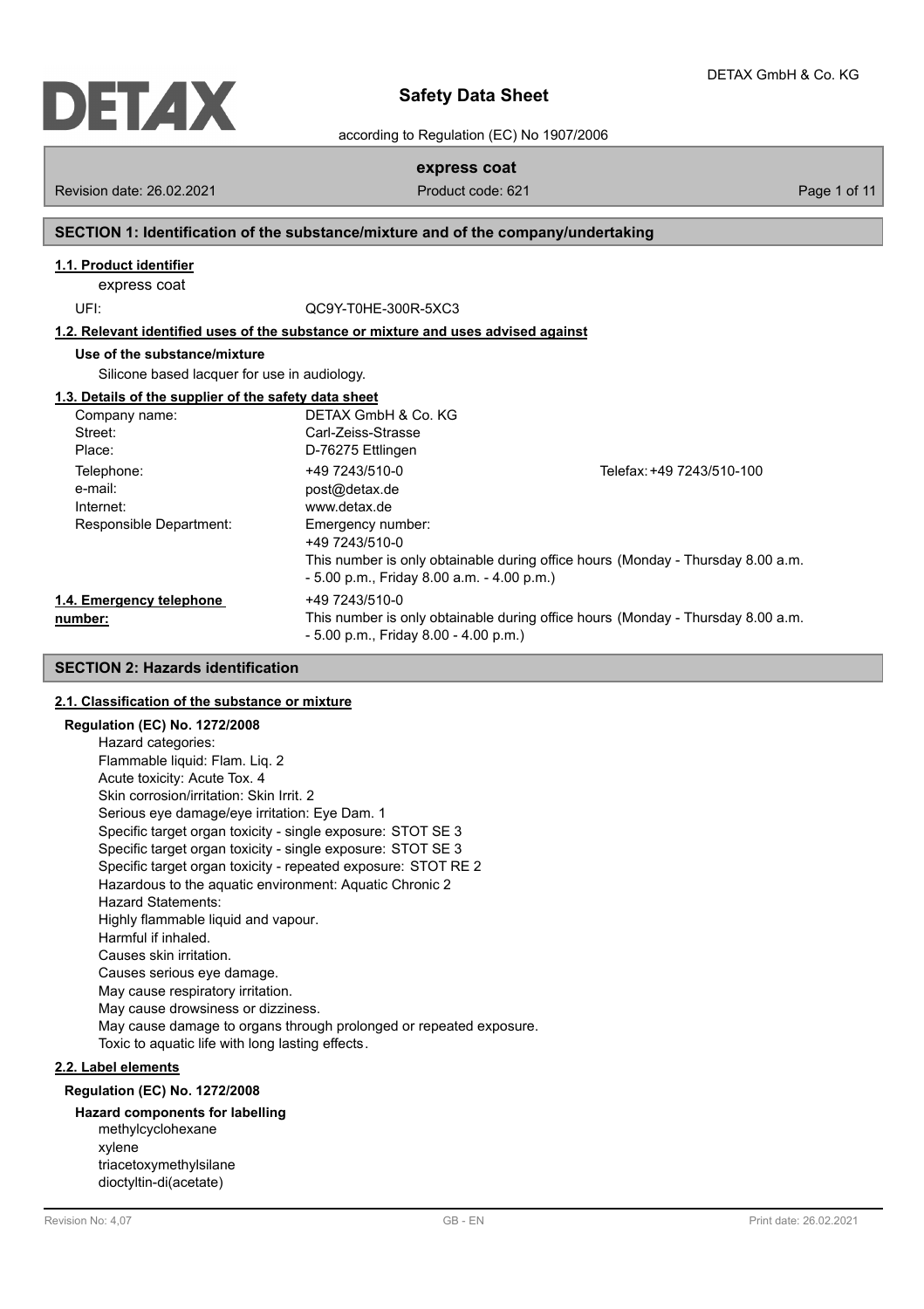according to Regulation (EC) No 1907/2006

|                                 | express coat                                                                                                                        |              |
|---------------------------------|-------------------------------------------------------------------------------------------------------------------------------------|--------------|
| Revision date: 26.02.2021       | Product code: 621                                                                                                                   | Page 2 of 11 |
| Signal word:                    | Danger                                                                                                                              |              |
| Pictograms:                     |                                                                                                                                     |              |
| <b>Hazard statements</b>        |                                                                                                                                     |              |
| H <sub>225</sub>                | Highly flammable liquid and vapour.                                                                                                 |              |
| H315                            | Causes skin irritation.                                                                                                             |              |
| H <sub>318</sub>                | Causes serious eye damage.                                                                                                          |              |
| H332                            | Harmful if inhaled.                                                                                                                 |              |
| H335                            | May cause respiratory irritation.                                                                                                   |              |
| H336                            | May cause drowsiness or dizziness.                                                                                                  |              |
| H373                            | May cause damage to organs through prolonged or repeated exposure.                                                                  |              |
| H411                            | Toxic to aquatic life with long lasting effects.                                                                                    |              |
| <b>Precautionary statements</b> |                                                                                                                                     |              |
| P210                            | Keep away from heat, hot surfaces, sparks, open flames and other ignition sources. No<br>smoking.                                   |              |
| P280                            | Wear protective gloves/protective clothing/eye protection/face protection/hearing<br>protection.                                    |              |
| P305+P351+P338                  | IF IN EYES: Rinse cautiously with water for several minutes. Remove contact lenses, if<br>present and easy to do. Continue rinsing. |              |
| P310                            | Immediately call a POISON CENTER/doctor.                                                                                            |              |
| P370+P378                       | In case of fire: Use Carbon dioxide (CO2), Foam, Extinguishing powder to extinguish.                                                |              |
| P403+P235                       | Store in a well-ventilated place. Keep cool.                                                                                        |              |
| 2.3. Other hazards              |                                                                                                                                     |              |

No information available.

# **SECTION 3: Composition/information on ingredients**

# **3.2. Mixtures**

### **Chemical characterization**

Polydimethylsiloxane with functional groups in organic solvents.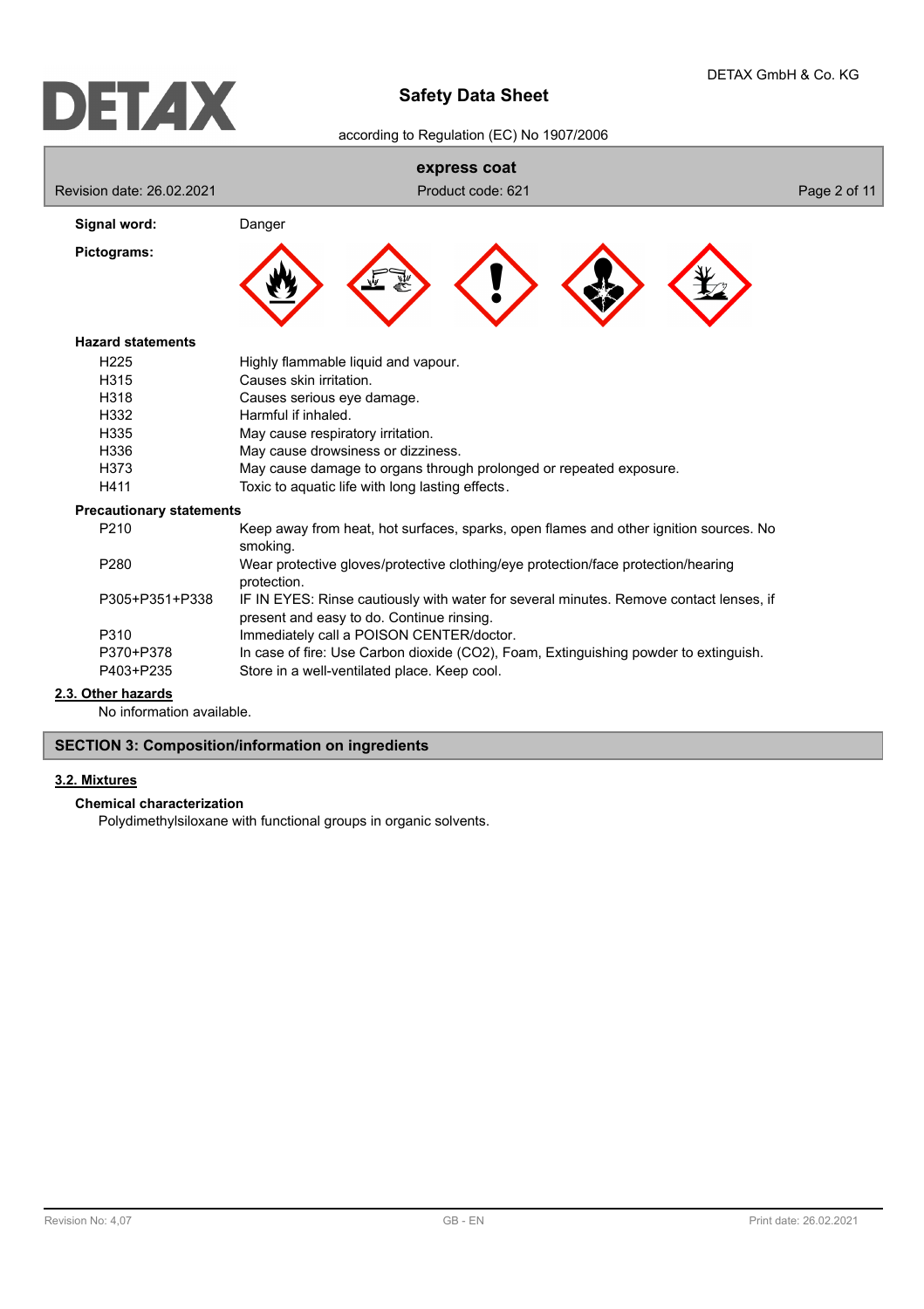

according to Regulation (EC) No 1907/2006

## **express coat**

Revision date: 26.02.2021 **Product code: 621** Page 3 of 11

#### **Hazardous components**

| <b>CAS No</b> | Chemical name                                                  |                                                                                                                                                                              |                   |           |  |
|---------------|----------------------------------------------------------------|------------------------------------------------------------------------------------------------------------------------------------------------------------------------------|-------------------|-----------|--|
|               | EC No                                                          | Index No                                                                                                                                                                     | <b>IREACH No</b>  |           |  |
|               | <b>GHS Classification</b>                                      |                                                                                                                                                                              |                   |           |  |
| 108-87-2      | methylcyclohexane                                              |                                                                                                                                                                              |                   |           |  |
|               | 203-624-3                                                      | 601-018-00-7                                                                                                                                                                 |                   |           |  |
|               | H411                                                           | Flam. Liq. 2, Skin Irrit. 2, STOT SE 3, Asp. Tox. 1, Aquatic Chronic 2; H225 H315 H336 H304                                                                                  |                   |           |  |
| 1330-20-7     | xylene                                                         |                                                                                                                                                                              |                   |           |  |
|               | 215-535-7                                                      | 601-022-00-9                                                                                                                                                                 | 101-2119488216-32 |           |  |
|               |                                                                | Flam. Lig. 3, Acute Tox. 4, Acute Tox. 4, Skin Irrit. 2, Eye Irrit. 2, STOT SE 3, STOT RE 2, Asp.<br>Tox. 1, Aquatic Chronic 3; H226 H332 H312 H315 H319 H335 H373 H304 H412 |                   |           |  |
| 4253-34-3     | triacetoxymethylsilane                                         |                                                                                                                                                                              |                   | $1 - 5\%$ |  |
|               | 224-221-9                                                      |                                                                                                                                                                              | 01-2119962266-32  |           |  |
|               | Acute Tox. 4, Skin Corr. 1C, Eye Dam. 1; H302 H314 H318 EUH014 |                                                                                                                                                                              |                   |           |  |
| 17586-94-6    | dioctyltin-di(acetate)                                         |                                                                                                                                                                              |                   |           |  |
|               | 241-555-0                                                      |                                                                                                                                                                              |                   |           |  |
|               |                                                                | Acute Tox. 2, Skin Corr. 1A, Eye Dam. 1, STOT SE 2; H330 H314 H318 H371                                                                                                      |                   |           |  |

Full text of H and EUH statements: see section 16.

## **SECTION 4: First aid measures**

## **4.1. Description of first aid measures**

#### **After inhalation**

Provide fresh air. Medical treatment necessary.

#### **After contact with skin**

After contact with skin, wash immediately with plenty of water and soap. Take off immediately all contaminated clothing and wash it before reuse. Medical treatment necessary.

## **After contact with eyes**

In case of contact with eyes flush immediately with plenty of flowing water for 10 to 15 minutes holding eyelids apart and consult an ophthalmologist.

#### **After ingestion**

Rinse mouth immediately and drink plenty of water. Seek immediately medical advice. Do not induce vomiting. In case of spontaneous vomiting take care of an unhindered flow out of the vomit ( danger of suffocation).

### **4.2. Most important symptoms and effects, both acute and delayed**

No information available.

## **4.3. Indication of any immediate medical attention and special treatment needed**

Treat symptomatically.

## **SECTION 5: Firefighting measures**

## **5.1. Extinguishing media**

#### **Suitable extinguishing media**

Carbon dioxide (CO2), Foam, Extinguishing powder.

## **Unsuitable extinguishing media**

Water.

#### **5.2. Special hazards arising from the substance or mixture**

Highly flammable. Vapours can form explosive mixtures with air.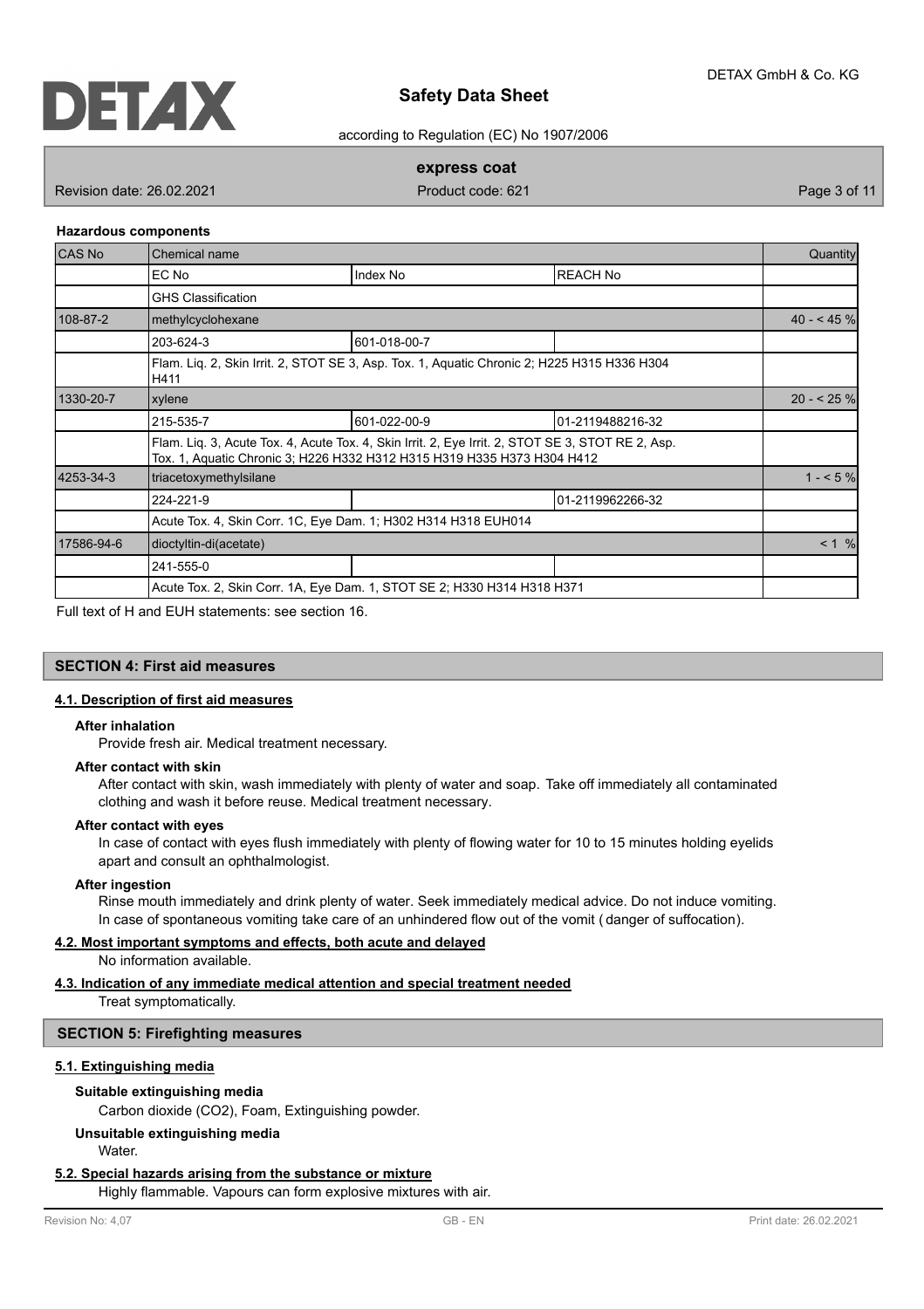

according to Regulation (EC) No 1907/2006

## **express coat**

Revision date: 26.02.2021 **Product code: 621** Page 4 of 11

#### **5.3. Advice for firefighters**

Wear a self-contained breathing apparatus and chemical protective clothing. Full protection suit.

#### **Additional information**

Use water spray jet to protect personnel and to cool endangered containers. Suppress gases/vapours/mists with water spray jet. Collect contaminated fire extinguishing water separately. Do not allow entering drains or surface water.

## **SECTION 6: Accidental release measures**

#### **6.1. Personal precautions, protective equipment and emergency procedures**

Remove all sources of ignition. Provide adequate ventilation. Do not breathe gas/fumes/vapour/spray. Avoid contact with skin, eyes and clothes. Use personal protection equipment.

#### **6.2. Environmental precautions**

Do not allow uncontrolled discharge of product into the environment. Explosion risk in case of fire.

#### **6.3. Methods and material for containment and cleaning up**

Absorb with liquid-binding material (e.g. sand, diatomaceous earth, acid- or universal binding agents). Treat the recovered material as prescribed in the section on waste disposal.

#### **6.4. Reference to other sections**

Safe handling: see section 7 Personal protection equipment: see section 8 Disposal: see section 13

#### **SECTION 7: Handling and storage**

## **7.1. Precautions for safe handling**

#### **Advice on safe handling**

If handled uncovered, arrangements with local exhaust ventilation have to be used. Do not breathe gas/fumes/vapour/spray.

#### **Advice on protection against fire and explosion**

Keep away from sources of ignition. - No smoking. Take precautionary measures against static discharges. Vapours can form explosive mixtures with air.

## **7.2. Conditions for safe storage, including any incompatibilities**

#### **Requirements for storage rooms and vessels**

Keep container tightly closed. Keep locked up. Store in a place accessible by authorized persons only. Provide adequate ventilation as well as local exhaustion at critical locations. Keep in a cool, well-ventilated place. Keep away from heat, hot surfaces, sparks, open flames and other ignition sources. No smoking.

#### **Hints on joint storage**

Do not store together with: . Pyrophoric or self-heating substances. Oxidising agent

## **7.3. Specific end use(s)**

Liquid for coating of silicone based earmoulds. For use by trained specialist staff.

## **SECTION 8: Exposure controls/personal protection**

### **8.1. Control parameters**

#### **Exposure limits (EH40)**

| I CAS No  | Substance             | ppm  | mg/m <sup>3</sup> | fibres/mll | Category      | Origin |
|-----------|-----------------------|------|-------------------|------------|---------------|--------|
| 1330-20-7 | Xylene: mixed isomers | 50I  | <b>220</b>        |            | TWA(8 h)      | WEL    |
|           |                       | 100l | 441I              |            | STEL (15 min) | WEL    |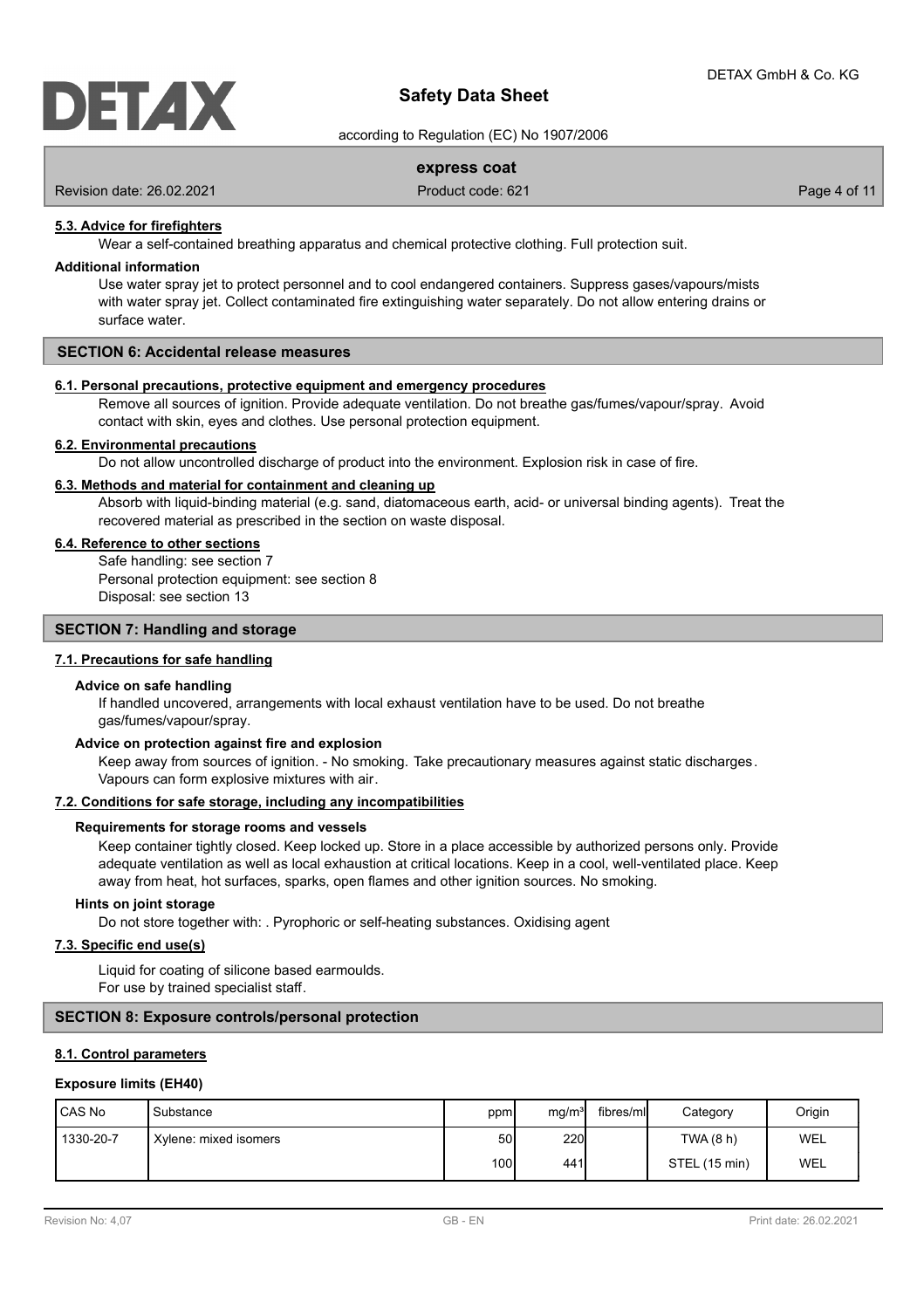

according to Regulation (EC) No 1907/2006

## **express coat**

Revision date: 26.02.2021 **Product code: 621** Page 5 of 11

#### **Biological Monitoring Guidance Values (EH40)**

| CAS No    | Substance                           | Parameter                              | Value    | Test material | Sampling time      |
|-----------|-------------------------------------|----------------------------------------|----------|---------------|--------------------|
| 1330-20-7 | Xylene, o-, m-, p- or mixed isomers | I methyl hippuric acid<br>(creatinine) | mmol/mol | 650 lurine    | <b>IPost shift</b> |

#### **8.2. Exposure controls**

## **Appropriate engineering controls**

If handled uncovered, arrangements with local exhaust ventilation have to be used. Do not breathe gas/fumes/vapour/spray.

#### **Protective and hygiene measures**

Remove contaminated, saturated clothing immediately. Draw up and observe skin protection programme. Wash hands and face before breaks and after work and take a shower if necessary . When using do not eat, drink, smoke, sniff.

## **Eye/face protection**

Suitable eye protection: goggles.

#### **Hand protection**

When handling with chemical substances, protective gloves must be worn with the CE-label including the four control digits. The quality of the protective gloves resistant to chemicals must be chosen as a function of the specific working place concentration and quantity of hazardous substances. For special purposes, it is recommended to check the resistance to chemicals of the protective gloves mentioned above together with the supplier of these gloves.

Suitable are gloves of the following material: FKM (fluoro rubber)

#### **Skin protection**

Flame-retardant protective clothing. Wear anti-static footwear and clothing . .

## **Respiratory protection**

In case of inadequate ventilation wear respiratory protection.

## **SECTION 9: Physical and chemical properties**

#### **9.1. Information on basic physical and chemical properties**

| Physical state:                          | liquid:             |                           |                    |
|------------------------------------------|---------------------|---------------------------|--------------------|
| Colour:                                  | transparent         |                           |                    |
| Odour:                                   | Xylene/ Acetic acid |                           |                    |
|                                          |                     |                           | <b>Test method</b> |
| pH-Value:                                |                     | not determined            |                    |
| Changes in the physical state            |                     |                           |                    |
| Melting point:                           |                     | not determined            |                    |
| Initial boiling point and boiling range: |                     |                           | >99 °C DIN 51356   |
| Flash point:                             |                     |                           | $<$ 1 °C DIN 51755 |
| Sustaining combustion:                   |                     | Not sustaining combustion |                    |
| <b>Flammability</b>                      |                     |                           |                    |
| Solid:                                   |                     | not applicable            |                    |
| Gas:                                     |                     | not applicable            |                    |
| <b>Explosive properties</b>              |                     |                           |                    |
| The product is not: Explosive.           |                     |                           |                    |
| Lower explosion limits:                  |                     | 1.1 vol. $%$              |                    |
| Upper explosion limits:                  |                     | 6,7 vol. $%$              |                    |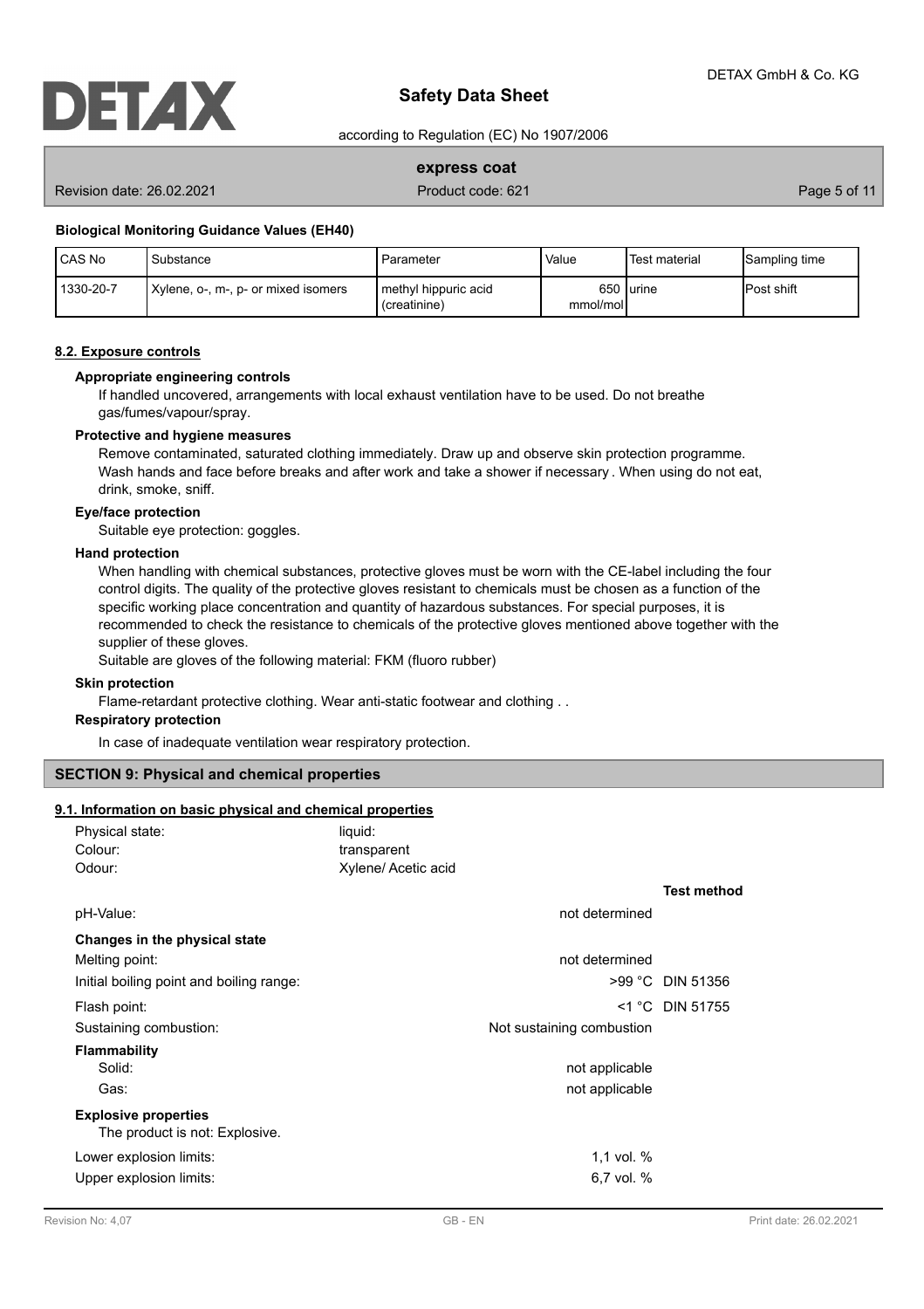

#### according to Regulation (EC) No 1907/2006

|                                                | express coat                     |                                  |
|------------------------------------------------|----------------------------------|----------------------------------|
| Revision date: 26.02.2021                      | Product code: 621                | Page 6 of 11                     |
| Auto-ignition temperature                      |                                  |                                  |
| Solid:<br>Gas:                                 | not applicable<br>not applicable |                                  |
| Decomposition temperature:                     | not determined                   |                                  |
| <b>Oxidizing properties</b><br>Not oxidizing.  |                                  |                                  |
| Vapour pressure:<br>(at 20 $^{\circ}$ C)       | 48 hPa                           |                                  |
| Density (at 20 °C):                            |                                  | 0,90 g/cm <sup>3</sup> DIN 51757 |
| Water solubility:                              | insoluble                        |                                  |
| Solubility in other solvents<br>not determined |                                  |                                  |
| Partition coefficient:                         | not determined                   |                                  |
| Viscosity / dynamic:<br>(at 23 $^{\circ}$ C)   | 100 mPa·s CP                     |                                  |
| Vapour density:                                | not determined                   |                                  |
| Evaporation rate:                              | not determined                   |                                  |
| 9.2. Other information                         |                                  |                                  |
| Solid content:                                 | not determined                   |                                  |
|                                                |                                  |                                  |

# **SECTION 10: Stability and reactivity**

#### **10.1. Reactivity**

Highly flammable.

## **10.2. Chemical stability**

The product is stable under storage at normal ambient temperatures.

### **10.3. Possibility of hazardous reactions**

Reacts with : strong oxidising agents. The product may attack same plastic materials.

### **10.4. Conditions to avoid**

Keep away from sources of heat (e.g. hot surfaces), sparks and open flames. Vapours can form explosive mixtures with air.

# **10.5. Incompatible materials**

No information available.

# **10.6. Hazardous decomposition products**

The following applies for the silicone content of the product: At temperature of appr. 150°C/ 302 °F a small amount of formaldehyde can be released by oxidative degradation.

## **SECTION 11: Toxicological information**

## **11.1. Information on toxicological effects**

**Acute toxicity**

Harmful if inhaled.

### **ATEmix calculated**

ATE (inhalation aerosol) 4,886 mg/l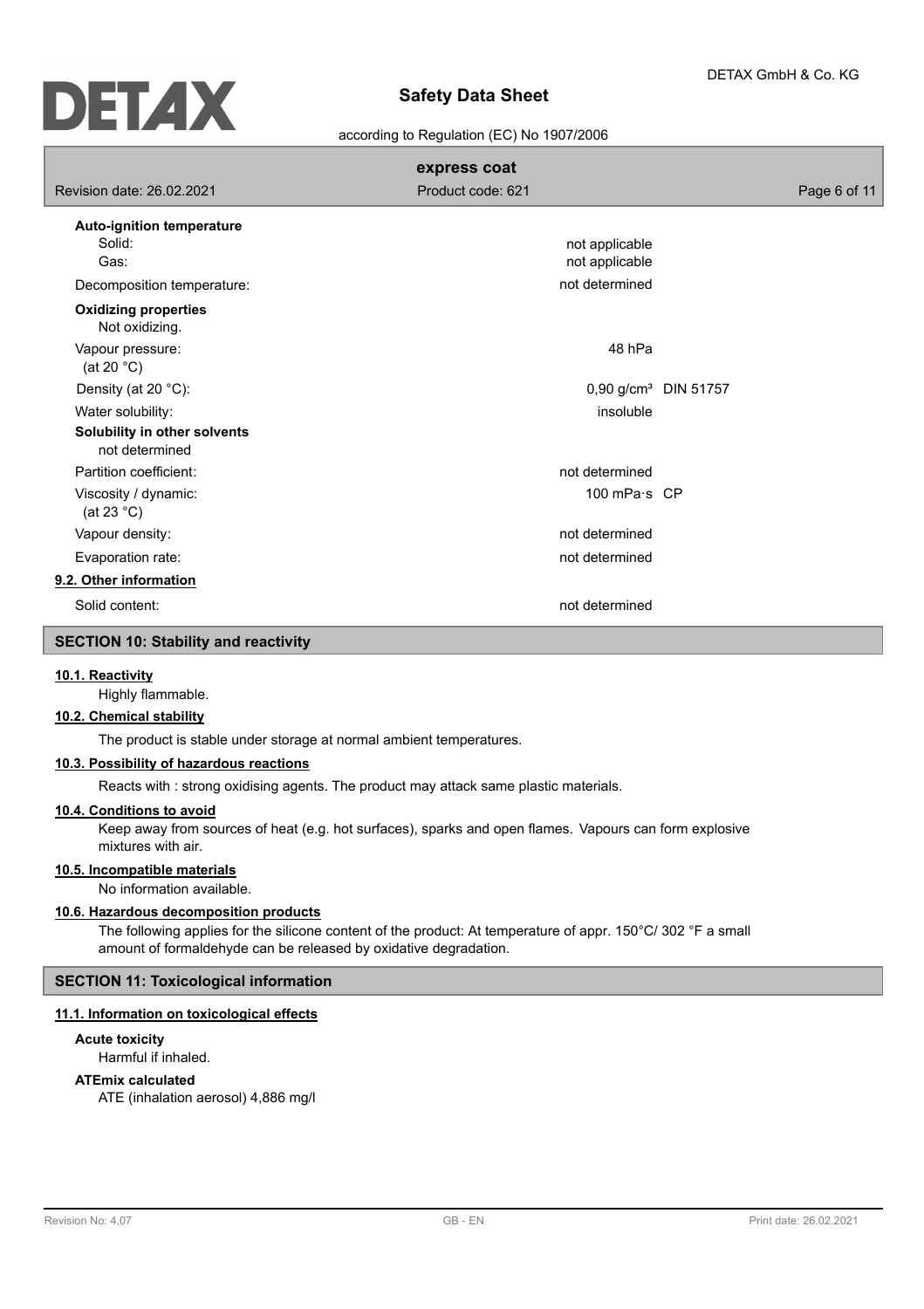

#### according to Regulation (EC) No 1907/2006

## **express coat**

Revision date: 26.02.2021 **Product code: 621** Page 7 of 11

| CAS No     | Chemical name           |               |             |         |                 |        |
|------------|-------------------------|---------------|-------------|---------|-----------------|--------|
|            | Exposure route          | Dose          |             | Species | Source          | Method |
| 108-87-2   | methylcyclohexane       |               |             |         |                 |        |
|            | oral                    | LD50<br>mg/kg | > 3200      | Rat     | <b>GESTIS</b>   |        |
|            | dermal                  | LD50<br>mg/kg | 86000       | Rabbit  |                 |        |
| 1330-20-7  | xylene                  |               |             |         |                 |        |
|            | oral                    | LD50<br>mg/kg | 3500        | Rat     | <b>GESTIS</b>   |        |
|            | dermal                  | LD50<br>mg/kg | >1700       | Rabbit  | <b>GESTIS</b>   |        |
|            | inhalation (4 h) vapour | LC50<br>mg/l  | 29,08       | Rat     | <b>GESTIS</b>   |        |
|            | inhalation aerosol      | <b>ATE</b>    | $1,5$ mg/l  |         |                 |        |
| 4253-34-3  | triacetoxymethylsilane  |               |             |         |                 |        |
|            | oral                    | LD50<br>mg/kg | 1600        | Rat     | <b>OECD 401</b> |        |
| 17586-94-6 | dioctyltin-di(acetate)  |               |             |         |                 |        |
|            | oral                    | LD50<br>mg/kg | >2000       | Rat     |                 |        |
|            | inhalation vapour       | <b>ATE</b>    | $0,5$ mg/l  |         |                 |        |
|            | inhalation aerosol      | <b>ATE</b>    | $0,05$ mg/l |         |                 |        |

## **Irritation and corrosivity**

Causes skin irritation.

Causes serious eye damage.

#### **Sensitising effects**

Based on available data, the classification criteria are not met.

#### **Carcinogenic/mutagenic/toxic effects for reproduction**

Based on available data, the classification criteria are not met.

#### **STOT-single exposure**

May cause respiratory irritation. (xylene)

May cause drowsiness or dizziness. (methylcyclohexane)

## **STOT-repeated exposure**

May cause damage to organs through prolonged or repeated exposure. (xylene)

### **Aspiration hazard**

Based on available data, the classification criteria are not met.

### **Additional information on tests**

This mixture is classified as hazardous according to regulation (EC) No. 1272/2008 [CLP].

## **SECTION 12: Ecological information**

#### **12.1. Toxicity**

Toxic to aquatic life with long lasting effects.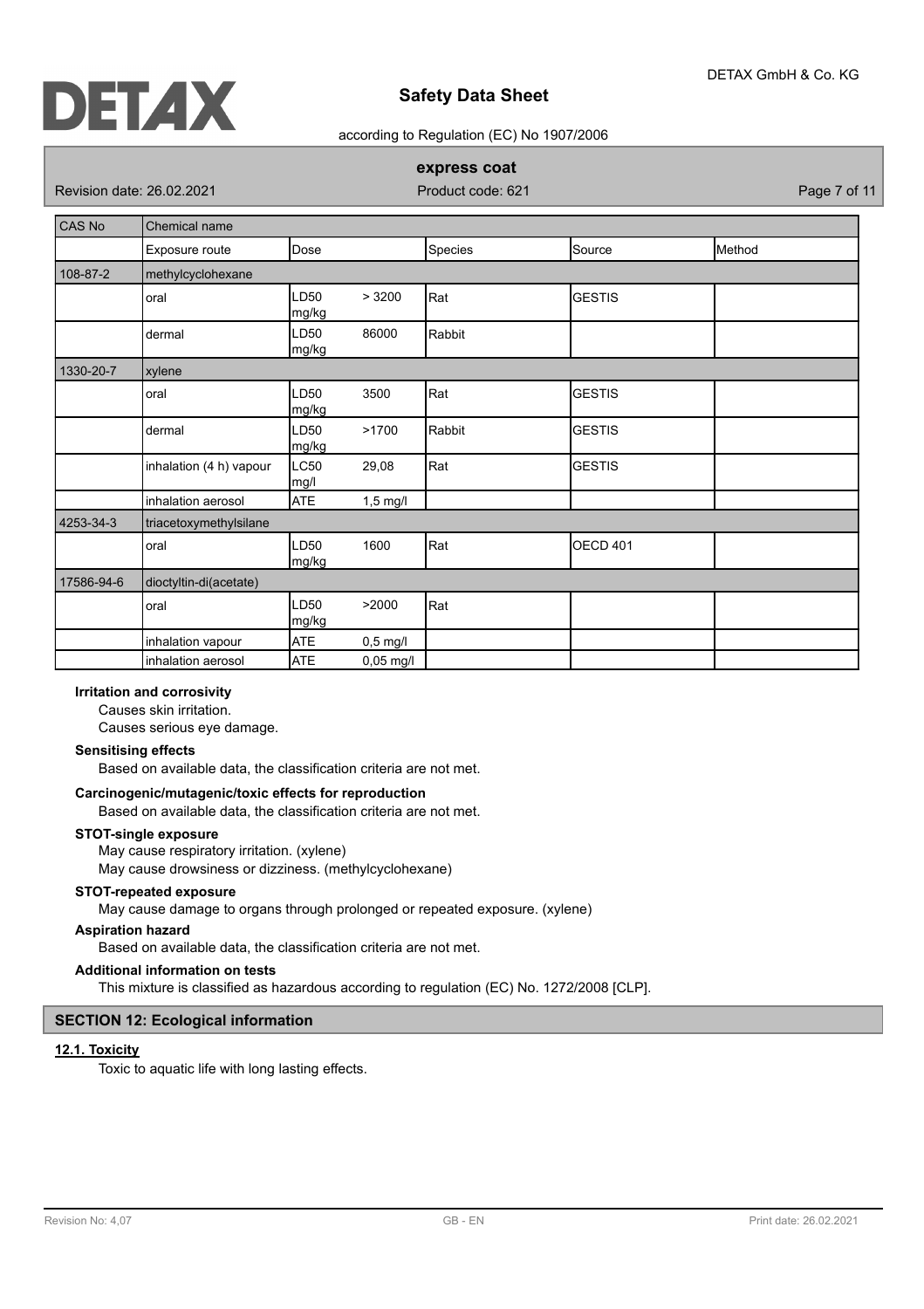

#### according to Regulation (EC) No 1907/2006

## **express coat**

Revision date: 26.02.2021 **Product code: 621** Page 8 of 11

| CAS No    | Chemical name            |                           |           |       |                                            |               |        |
|-----------|--------------------------|---------------------------|-----------|-------|--------------------------------------------|---------------|--------|
|           | Aquatic toxicity         | Dose                      |           |       | $[h]   [d]$ Species                        | Source        | Method |
| 108-87-2  | methylcyclohexane        |                           |           |       |                                            |               |        |
|           | Acute fish toxicity      | <b>LC50</b><br>mg/l       | 58,5      | 96 h  |                                            | <b>GESTIS</b> |        |
|           | Acute crustacea toxicity | EC <sub>50</sub><br>mg/l  | 1,47      |       | 48 h Daphnia magna                         | ΙΕCΟΤΟΧ       |        |
| 1330-20-7 | xylene                   |                           |           |       |                                            |               |        |
|           | Acute fish toxicity      | <b>LC50</b><br>4,093 mg/l | $2.661 -$ |       | 96 hOncorhynchus mykiss<br>(Rainbow trout) |               |        |
|           | Acute crustacea toxicity | EC <sub>50</sub><br>mg/l  | 3,82      | 48 hl |                                            |               |        |

## **12.2. Persistence and degradability**

The product has not been tested.

## **12.3. Bioaccumulative potential**

The product has not been tested.

# **Partition coefficient n-octanol/water**

| CAS No           | <b>Chemical name</b> | Log Pow |
|------------------|----------------------|---------|
| $ 108-87-2$      | Imethylcyclohexane   | 3,88    |
| $ 1330 - 20 - 7$ | xylene               | 3,15    |

## **BCF**

| <b>CAS No</b> | lChemical<br>name<br>$ -$ | <b>BCF</b> | 'Snecies | Source |
|---------------|---------------------------|------------|----------|--------|
| 1330-20-7     | xylene                    | $0,6-15$   |          |        |

## **12.4. Mobility in soil**

The product has not been tested.

# **12.5. Results of PBT and vPvB assessment**

Not identivied as PBT/ vPvB substances

## **12.6. Other adverse effects**

No information available.

#### **Further information**

Do not allow to enter into surface water or drains. Do not allow to enter into soil/subsoil.

#### **SECTION 13: Disposal considerations**

# **13.1. Waste treatment methods**

#### **Disposal recommendations**

Do not allow to enter into surface water or drains. Do not allow to enter into soil/subsoil. Dispose of waste according to applicable legislation.

## **Contaminated packaging**

@1301.B130039 Handle contaminated packages in the same way as the substance itself.

| <b>SECTION 14: Transport information</b> |  |
|------------------------------------------|--|
|------------------------------------------|--|

#### **Land transport (ADR/RID)**

| <b>14.1. UN number:</b>           | UN 1866        |
|-----------------------------------|----------------|
| 14.2. UN proper shipping name:    | Resin solution |
| 14.3. Transport hazard class(es): | 3              |
| 14.4. Packing group:              | Ш              |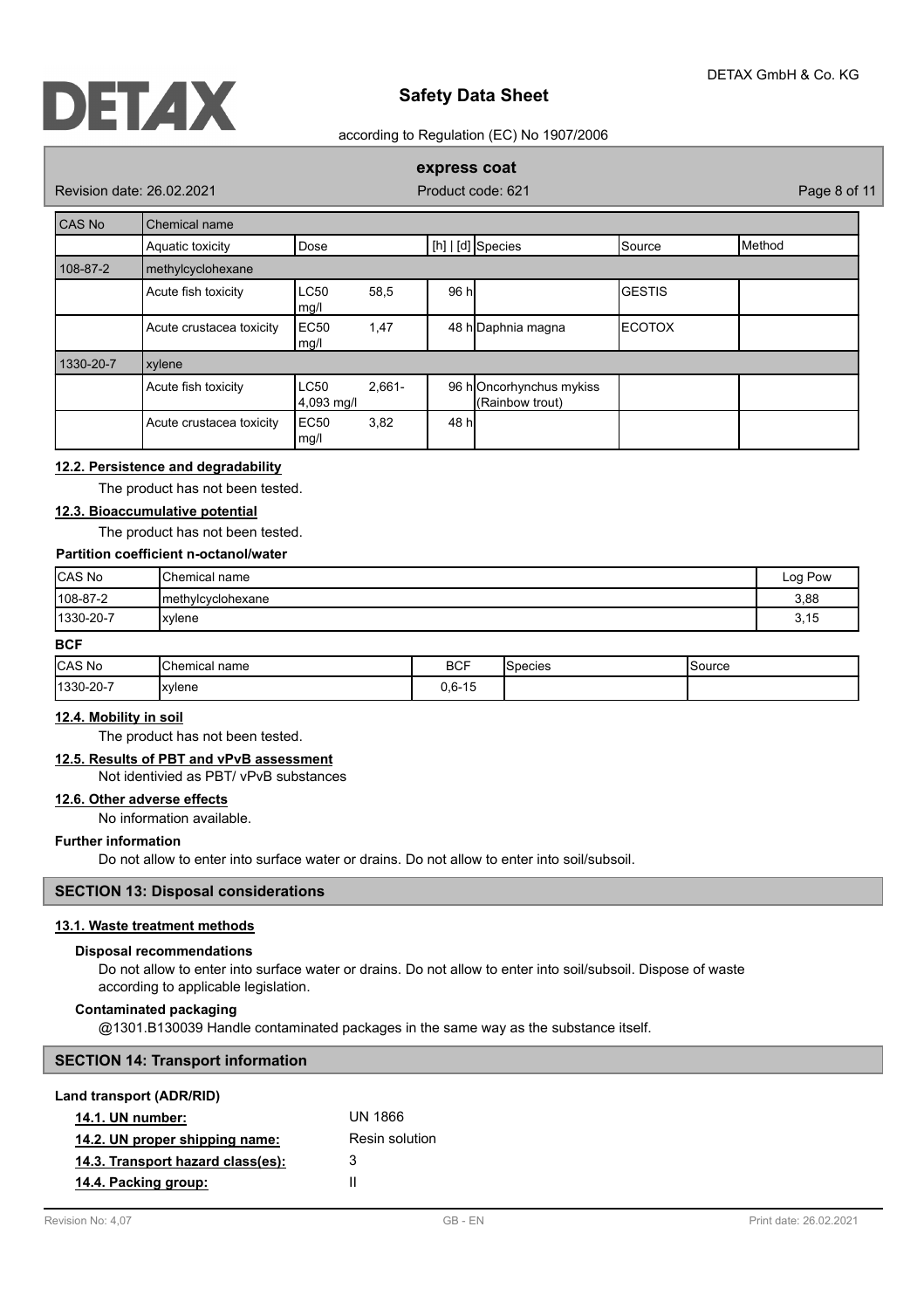# according to Regulation (EC) No 1907/2006

|                                                                           | express coat                                                                                         |              |
|---------------------------------------------------------------------------|------------------------------------------------------------------------------------------------------|--------------|
| Revision date: 26.02.2021                                                 | Product code: 621                                                                                    | Page 9 of 11 |
| Hazard label:                                                             | 3                                                                                                    |              |
| Classification code:                                                      | F <sub>1</sub>                                                                                       |              |
| Limited quantity:                                                         | 5 L/ 30 kg                                                                                           |              |
| Hazard No:                                                                | 33                                                                                                   |              |
| Tunnel restriction code:                                                  | D/E                                                                                                  |              |
| <b>Marine transport (IMDG)</b>                                            |                                                                                                      |              |
| 14.1. UN number:                                                          | <b>UN 1866</b>                                                                                       |              |
| 14.2. UN proper shipping name:                                            | Resin solution                                                                                       |              |
| 14.3. Transport hazard class(es):                                         | 3                                                                                                    |              |
| 14.4. Packing group:                                                      | Ш                                                                                                    |              |
| Hazard label:                                                             | 3                                                                                                    |              |
| Marine pollutant:                                                         |                                                                                                      |              |
| <b>Special Provisions:</b>                                                |                                                                                                      |              |
| Limited quantity:                                                         | 5 L/ 30 kg                                                                                           |              |
| EmS:                                                                      | $F-E$ , S-E                                                                                          |              |
| Other applicable information (marine transport)<br>Flash point: -4°C c.c. |                                                                                                      |              |
| Air transport (ICAO-TI/IATA-DGR)                                          |                                                                                                      |              |
| 14.1. UN number:                                                          | <b>UN 1866</b>                                                                                       |              |
| 14.2. UN proper shipping name:                                            | Resin solution                                                                                       |              |
| 14.3. Transport hazard class(es):                                         | 3                                                                                                    |              |
| 14.4. Packing group:                                                      | Ш                                                                                                    |              |
| Hazard label:                                                             | 3                                                                                                    |              |
| Limited quantity Passenger:                                               | 1 L/ 30 kg                                                                                           |              |
| Passenger LQ:                                                             | Y341                                                                                                 |              |
| IATA-packing instructions - Passenger:                                    | 353                                                                                                  |              |
| IATA-max. quantity - Passenger:                                           | 5 L                                                                                                  |              |
| IATA-packing instructions - Cargo:                                        | 364                                                                                                  |              |
| IATA-max. quantity - Cargo:                                               | 60L                                                                                                  |              |
| 14.5. Environmental hazards                                               |                                                                                                      |              |
| <b>ENVIRONMENTALLY HAZARDOUS:</b>                                         | yes                                                                                                  |              |
| 14.6. Special precautions for user<br>Warning: Combustible liquid.        |                                                                                                      |              |
| 14.7. Transport in bulk according to Annex II of Marpol and the IBC Code  |                                                                                                      |              |
| not applicable                                                            |                                                                                                      |              |
| <b>SECTION 15: Regulatory information</b>                                 |                                                                                                      |              |
|                                                                           | 15.1. Safety, health and environmental regulations/legislation specific for the substance or mixture |              |
| EU regulatory information                                                 |                                                                                                      |              |
| Information according to 2012/18/EU                                       | E2 Hazardous to the Aquatic Environment                                                              |              |
| (SEVESO III):                                                             |                                                                                                      |              |
| Additional information:                                                   | P <sub>5</sub> c                                                                                     |              |
| National regulatory information                                           |                                                                                                      |              |
| Employment restrictions:                                                  | Observe restrictions to employment for juveniles according to the 'juvenile                          |              |
|                                                                           | work protection guideline' (94/33/EC).                                                               |              |
| Water hazard class (D):                                                   | 2 - obviously hazardous to water                                                                     |              |
| 15.2. Chemical safety assessment                                          |                                                                                                      |              |

Chemical safety assessments for substances in this mixture were not carried out.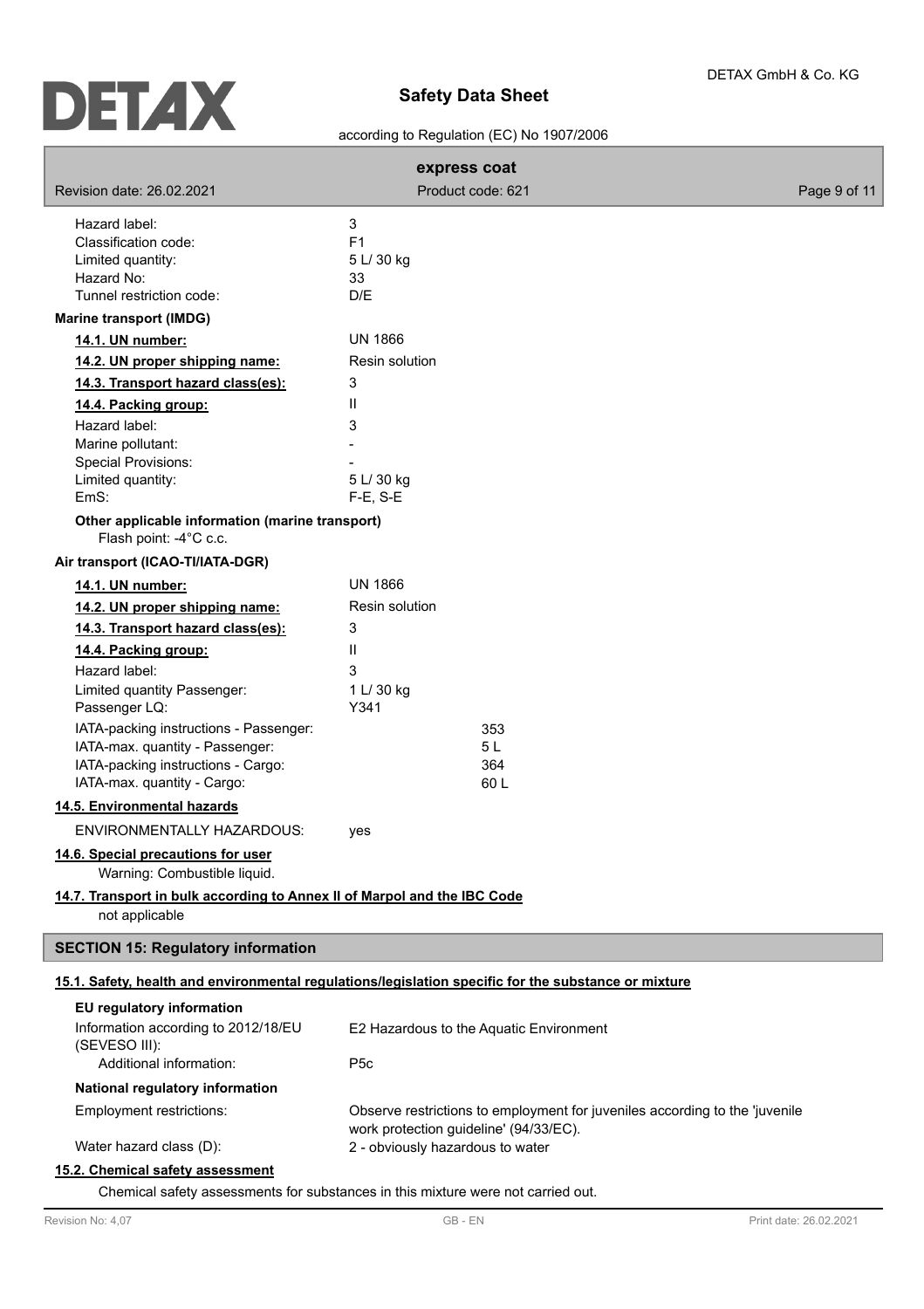

according to Regulation (EC) No 1907/2006

## **express coat**

Revision date: 26.02.2021 **Product code: 621** Product code: 621 **Page 10 of 11** Page 10 of 11

# **SECTION 16: Other information**

### **Abbreviations and acronyms**

ADR: Accord européen sur le transport des marchandises dangereuses par Route (European Agreement concerning the International Carriage of Dangerous Goods by Road ) IMDG: International Maritime Code for Dangerous Goods IATA: International Air Transport Association GHS: Globally Harmonized System of Classification and Labelling of Chemicals EINECS: European Inventory of Existing Commercial Chemical Substances ELINCS: European List of Notified Chemical Substances CAS: Chemical Abstracts Service LC50: Lethal concentration, 50% LD50: Lethal dose, 50% CLP: Classification, labelling and Packaging REACH: Registration, Evaluation and Authorization of Chemicals GHS: Globally Harmonised System of Classification, Labelling and Packaging of Chemicals UN: United Nations DNEL: Derived No Effect Level DMEL: Derived Minimal Effect Level PNEC: Predicted No Effect Concentration ATE: Acute toxicity estimate LL50: Lethal loading, 50% EL50: Effect loading, 50% EC50: Effective Concentration 50% ErC50: Effective Concentration 50%, growth rate NOEC: No Observed Effect Concentration BCF: Bio-concentration factor PBT: persistent, bioaccumulative, toxic vPvB: very persistent, very bioaccumulative RID: Regulations concerning the international carriage of dangerous goods by rail EmS: Emergency Schedules MFAG: Medical First Aid Guide ICAO: International Civil Aviation Organization MARPOL: International Convention for the Prevention of Marine Pollution from Ships IBC: Intermediate Bulk Container VOC: Volatile Organic Compounds SVHC: Substance of Very High Concern @1602.B016012

## **Classification for mixtures and used evaluation method according to Regulation (EC) No. 1272/2008 [CLP]**

| Classification          | Classification procedure |
|-------------------------|--------------------------|
| Flam. Lig. 2; H225      | On basis of test data    |
| Acute Tox. 4: H332      | Calculation method       |
| Skin Irrit. 2: H315     | Calculation method       |
| Eye Dam. 1; H318        | Calculation method       |
| STOT SE 3; H335         | Calculation method       |
| STOT SE 3; H336         | Calculation method       |
| STOT RE 2; H373         | Calculation method       |
| Aquatic Chronic 2; H411 | Calculation method       |

#### **Relevant H and EUH statements (number and full text)**

| H <sub>225</sub> | Highly flammable liquid and vapour. |  |
|------------------|-------------------------------------|--|
| H <sub>226</sub> | Flammable liquid and vapour.        |  |
| H302             | Harmful if swallowed.               |  |
|                  |                                     |  |